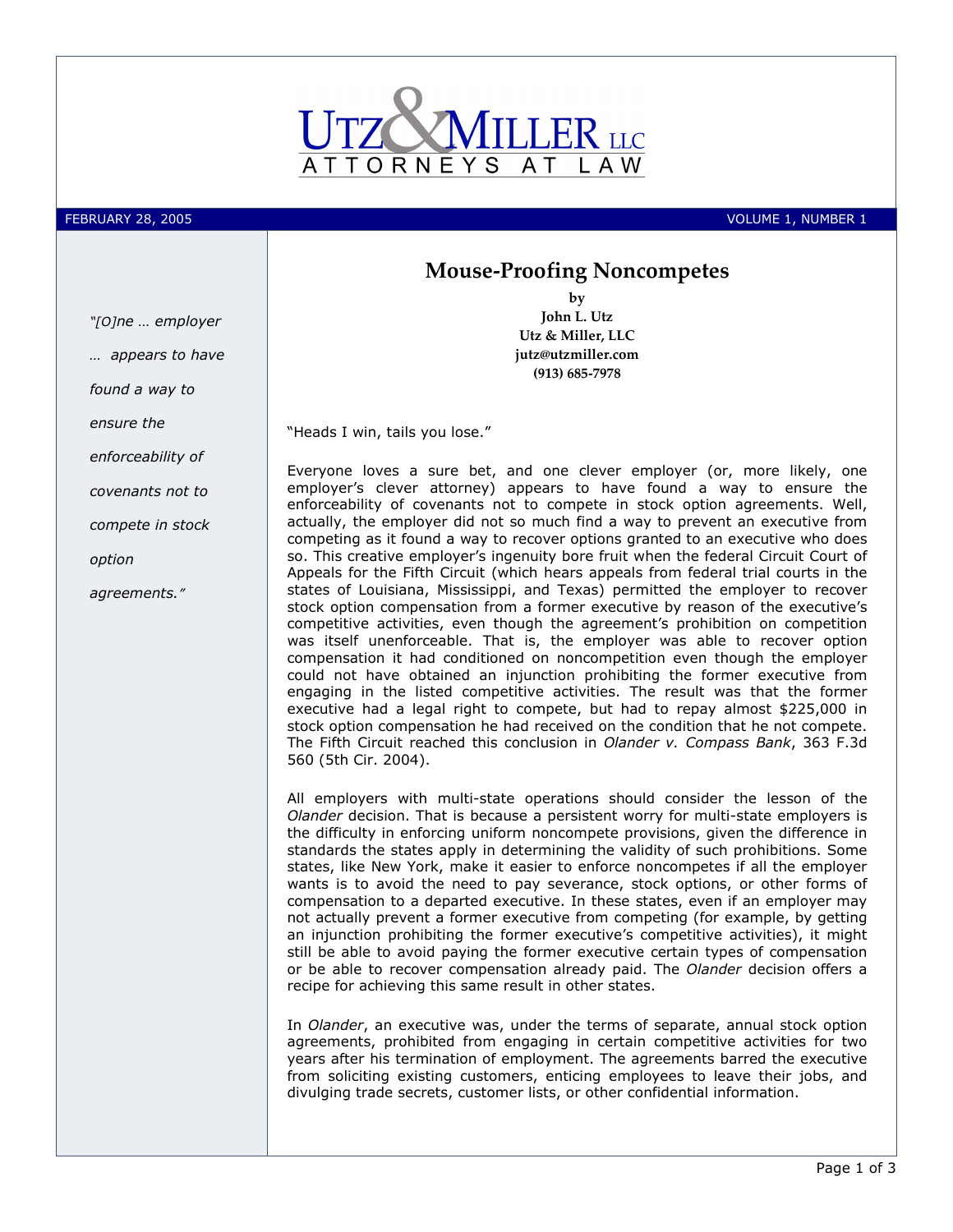"If an employer only wants the ability to condition the payment of compensation on an

executive not

competing, the

employer should

consider … requiring

[the] executive to

repay [the]

compensation if the

agreement's

noncompete is

determined to be

invalid …."

Utz & Miller, LLC 13200 Metcalf Suite 230 Overland Park, KS 66213

Phone: 913.685.0970 Fax: 913.685.1281

John L. Utz jutz@utzmiller.com Phone: 913.685.7978 Fax: 913.685.1281

Eric N. Miller emiller@utzmiller.com Phone: 913.685.8150 Fax: 913.685.1281

www.utzmiller.com

The information in this newsletter is of a general nature only and does not constitute legal advice.

Consult your attorney for advice appropriate to your circumstances.

The special twist in these agreements was the inclusion of a provision the court termed "remarkable," under which if the noncompete provisions were held by a court to be invalid or unenforceable for any reason in a lawsuit between the executive and the employer, the employer was entitled to have returned to it all stock held by the executive. If the executive had already sold stock obtained through an option exercise, the employer was instead entitled to receive from the executive the bargain element the executive enjoyed upon exercise, as well as any profit from the increase in value of the stock after exercise and before the executive sold the shares.

The executive in *Olander* had grown dissatisfied with his job and resigned to begin work with a direct competitor. Before leaving to do so the executive exercised his right to stock options under six different annual agreements and then immediately filed a declaratory judgment action in state court to have certain of the noncompetes declared unenforceable. The employer removed the lawsuit to federal court and asked for a preliminary injunction against the executive, which was denied.

The Fifth Circuit agreed with the federal trial court that the noncompete provisions were unenforceable under Texas law. That was because for a noncompete to be enforceable under Texas law the agreement must be "ancillary to or part of an otherwise enforceable agreement at the time the agreement is made." This means, in part, that there must be some "consideration" the employer gives in exchange for the employee agreeing not to compete. The court found that the employer in fact gave no consideration in exchange for the noncompete. Although the executive was promised stock options, the court considered this promise "illusory," and therefore incapable of constituting the consideration necessary to make a contract valid. The promise to pay option compensation was illusory because the executive was an at-will employee who could be fired at any time, and under the terms of the option agreement the executive's options would terminate when employment terminated. This meant the employer could have, at any time, taken away what it was giving in exchange for the noncompete – the stock options – by terminating the executive.

Although the noncompete was unenforceable, the court did enforce the provisions requiring the executive to return the option compensation paid to him, since that compensation had been conditioned on the executive not competing. If the other federal circuit courts of appeal adopt the reasoning of the Fifth Circuit in Olander, employers can have confidence in their ability to condition the payment of options (or, presumably, other executive compensation) on an executive not competing. Under Olander, if an employer simply wants to condition the payment of compensation on an executive not competing, as opposed to being able to enjoin the executive from competing, the employer can impose a broader noncompete than would normally be enforceable.

## Lessons

1. Employers should consider whether they want to condition stock options, or other executive compensation, on a former executive not competing.

2. If an employer wishes to do so, it should consider whether it is important to actually prohibit competition (and be able to obtain an injunction prohibiting an executive from competing) or whether the employer instead wants simply to avoid the payment of compensation (or recover compensation already paid) should an executive compete.